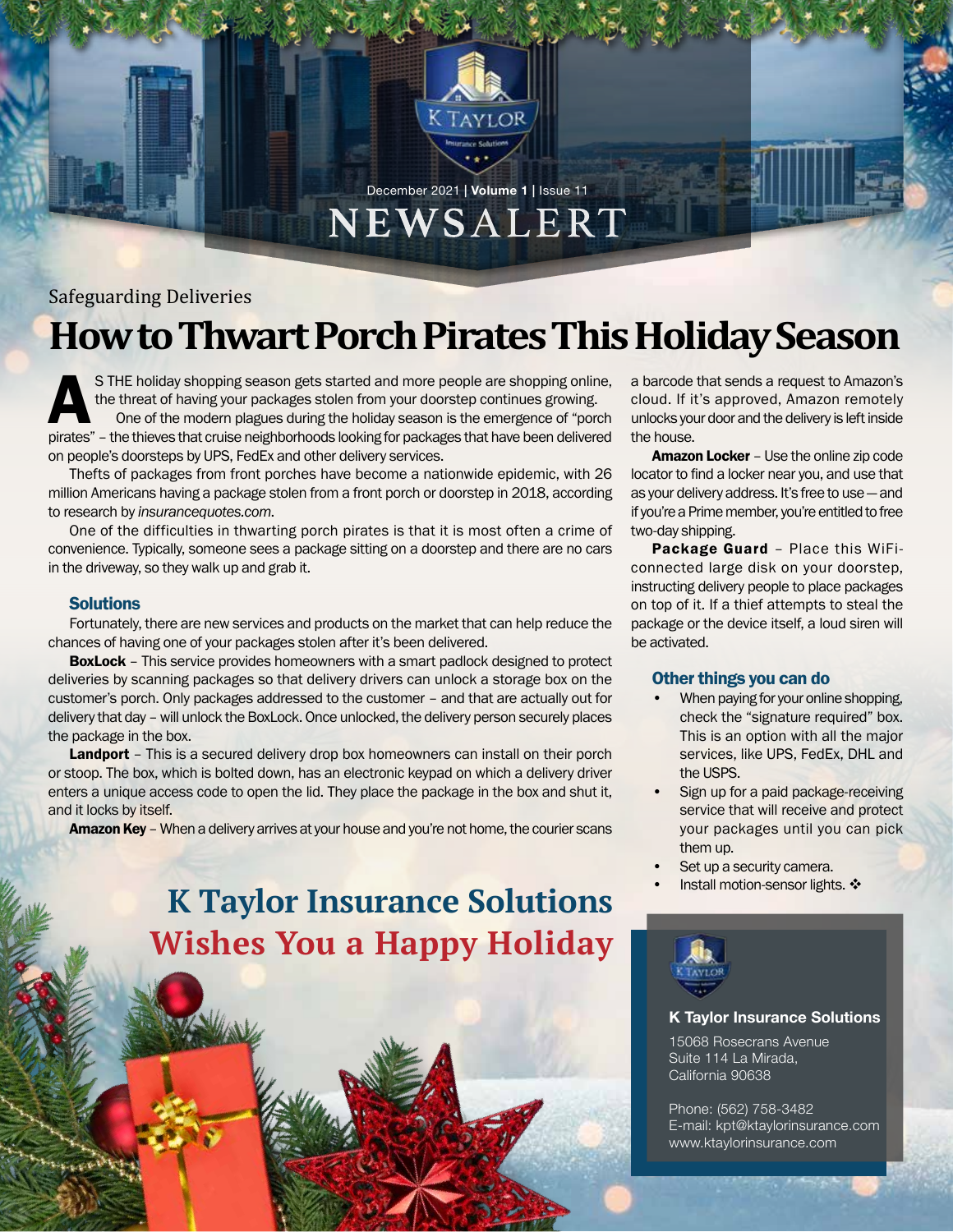## Multi-line Discounts

# **Bundling Could Save You Hundreds of Dollars a Year**

OOKING TO save money on your insurance premiums every month?<br>You should consider taking advantage of multi-line discounts.<br>Many insurance carriers offer significant discounts for customers<br>who place multiple types of insur You should consider taking advantage of multi-line discounts. Many insurance carriers offer significant discounts for customers who place multiple types of insurance with the same company. In some instances, annual savings may amount to more than \$300, according to a new survey by Quadrant Information Services.

The insurance information firm recently took a state-by-state look at the savings consumers could realize by bringing multiple personal insurance lines together under the same roof – a practice known as "bundling."

Savings varied by state, as well as the type of insurance policies being bundled together, but the results were clear and unambiguous: On average, consumers in all states were able to save money by bundling.

## Why does bundling work for insurers?

Insurance carriers offer these discounts for a variety of reasons.

It's expensive for insurers to attract a new customer, and carriers are constantly trying to compete for business.

But adding an insurance line to an existing customer is much less costly for carriers than the marketing and sales cost of bringing on a new client from scratch – so it's possible for them to pass part of those savings on to the customer.

Insurance carriers also know that the more types of lines a given customer has with a carrier, the longer they stay with them.

## Other benefits

Bundling multiple insurance policies with the same carrier also simplifies your financial life, say experts. Not only can you save money, but you also have fewer bills every month, and fewer checks to write or electronic drafts to keep track of.

### How to realize your savings

Call us and ask if any of your insurers offer multi-line discounts for bundling. We can provide estimates for placing your other types of insurance policies with each of them.  $\mathbf{\hat{*}}$ 

## THREE TYPES OF BUNDLING

### Homeowner's and auto insurance

The best results came from bundling auto and homeowner's insurance with the same provider. On average, this saved consumers \$322 nationwide, for a total savings of 16% of annual premiums for these lines.

### Auto and condo insurance

Bundling auto and condo insurance likewise lowered premium costs – by an average of 11.6% nationwide, the study found.

### Renter's and auto insurance

It's not just homeowners who can generate savings through bundling. Renters also realized a nationwide average savings of 8% when they combined their renter's and auto policies with the same carrier.

\* Average annual premium savings

**Hypeowner's** 

**& Auto**

**16% savings\***

**Condo & Auto 11.6% savings\***

**Renter's**<br>& Auto<sup>s</sup><br><sup>8% savings\*</sup>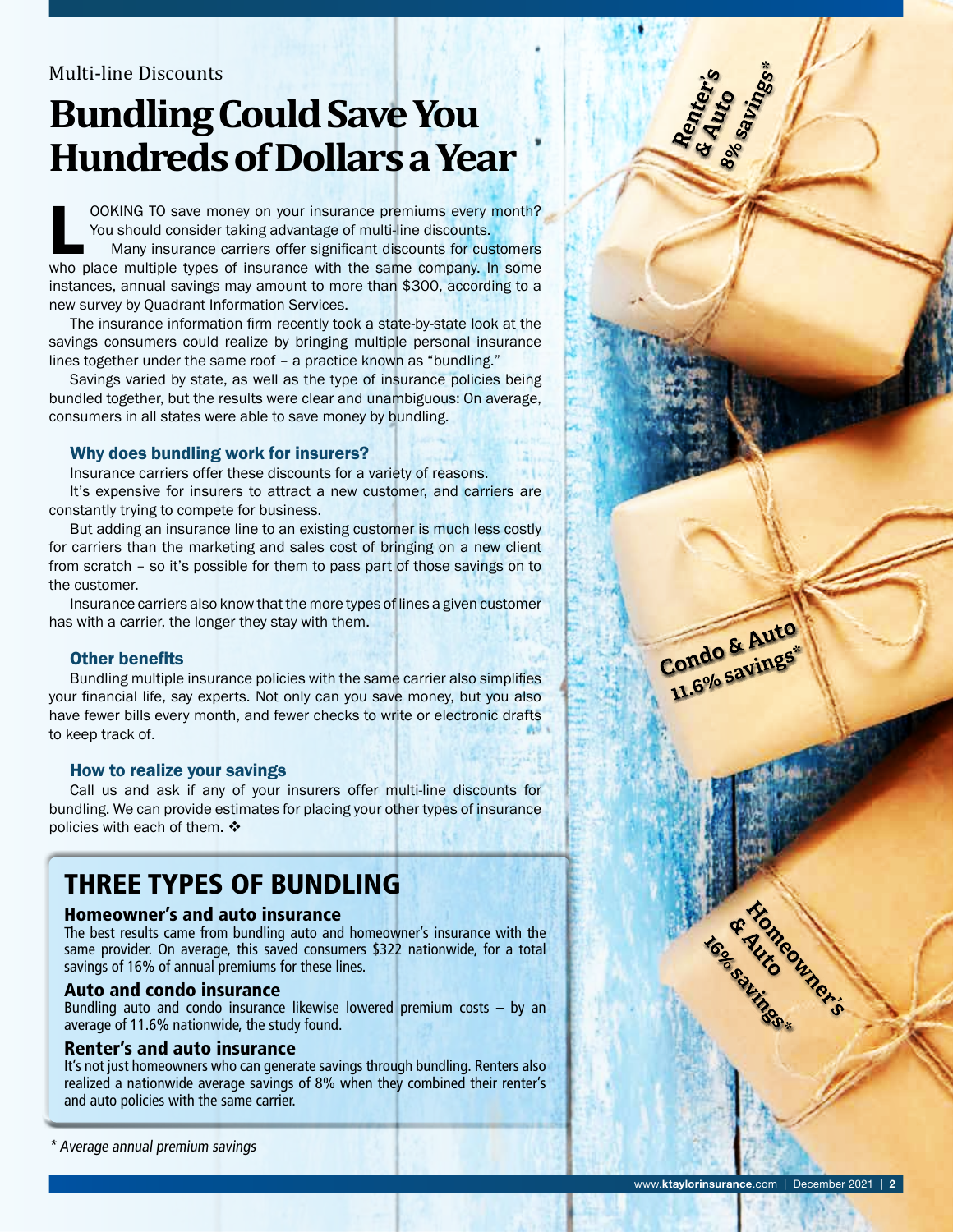## Fire Prevention

# **Do You Have the Right Fire Extinguishers?**

CONSIDERING THE cost, frequency and loss of life related to<br>residential fires, it's important for homeowners to have loss<br>control measures in place.<br>When properly selected, placed and maintained, a fire extinguisher residential fires, it's important for homeowners to have loss control measures in place.

When properly selected, placed and maintained, a fire extinguisher can be a powerful tool to prevent severe fire loss. The best thing is that a fire extinguisher is a relatively cheap investment, as prices start at around \$20.

It's important to become familiar with the different classes of fire extinguishers. There are five classes, with each class based on what type of fire the equipment is capable of extinguishing.

Below are the five classes of fire extinguishers and what they do.

## *Class A Fire Extinguishers*

Color - green

Geometric symbol - triangle

Picture - burning garbage can and woodpile

This class of fire extinguisher is intended to be used on ordinary solid combustibles. These types of

fires might involve cloth, wood, rubber, paper or certain types of plastic.

## *Class B Fire Extinguishers*

### Color - red

Geometric symbol - square

Picture - container of fuel and burning puddle

This class of fire extinguisher is intended to be used on flammable liquids and gasses. These types

of fires might involve lacquers, gasoline, alcohol, diesel oil, oil-based paints or flammable gas.

|  |  | <b>Class C Fire Extinguishers</b> |
|--|--|-----------------------------------|
|--|--|-----------------------------------|

Color - blue

Geometric symbol - circle

Picture - burning outlet and electric cord plug



involve an appliance, electrical wiring, circuit breaker or electrical outlet.

## *Class D Fire Extinguishers*

### Color - yellow

Geometric symbol - star or decagon Picture - burning bearing and gear



This class of fire extinguisher is intended to be used on combustible metals. These fires might involve magnesium, potassium, sodium or titanium.

It's important to note that some Class D fire extinguishers will work on multiple metal types, but others are metal-specific.

#### *Class K Fire Extinguishers* Color - black

Geometric symbol - hexagon Picture - burning pan

This class of fire extinguisher is intended to be used on combustible cooking fires. It can be used to put out fires from cooking oils and fats.





## Extinguisher tips

- Fire extinguishers are important fire protection tools. However, it's vital to know the fire type and extinguisher class before attempting usage. Using the wrong extinguisher on the wrong fire can make the fire worse and cause life-threatening injury.
- It's extremely important for all members of the household, babysitters, housekeepers and any other potential user to know how to safely and correctly use the fire extinguisher. Since most will not be using an extinguisher on a regular basis, it's also important to periodically review the instructions.
- Because fires may often involve a combination of elements, most fire protection experts recommend a fire extinguisher with an ABC rating.
- Fire protection experts recommend that a medium-sized fire extinguisher be placed in the kitchen and garage. An extinguisher should also be placed on each additional floor of the home.
- All extinguishers should be inspected annually and maintained by a professional fire equipment supplier. If not properly maintained, your unit might not discharge when needed. There's also the risk of it rupturing when pressurized, which can result in serious injury.
- Having fire extinguishers in the home may reduce the cost of home insurance. Contact us find out if a discount for fire loss prevention measures is offered.

## The takeaway

Fire extinguishers are vital protection against fire loss in your home, but they must be properly selected, placed and maintained. Also make sure you have the right extinguishers on hand.  $\clubsuit$